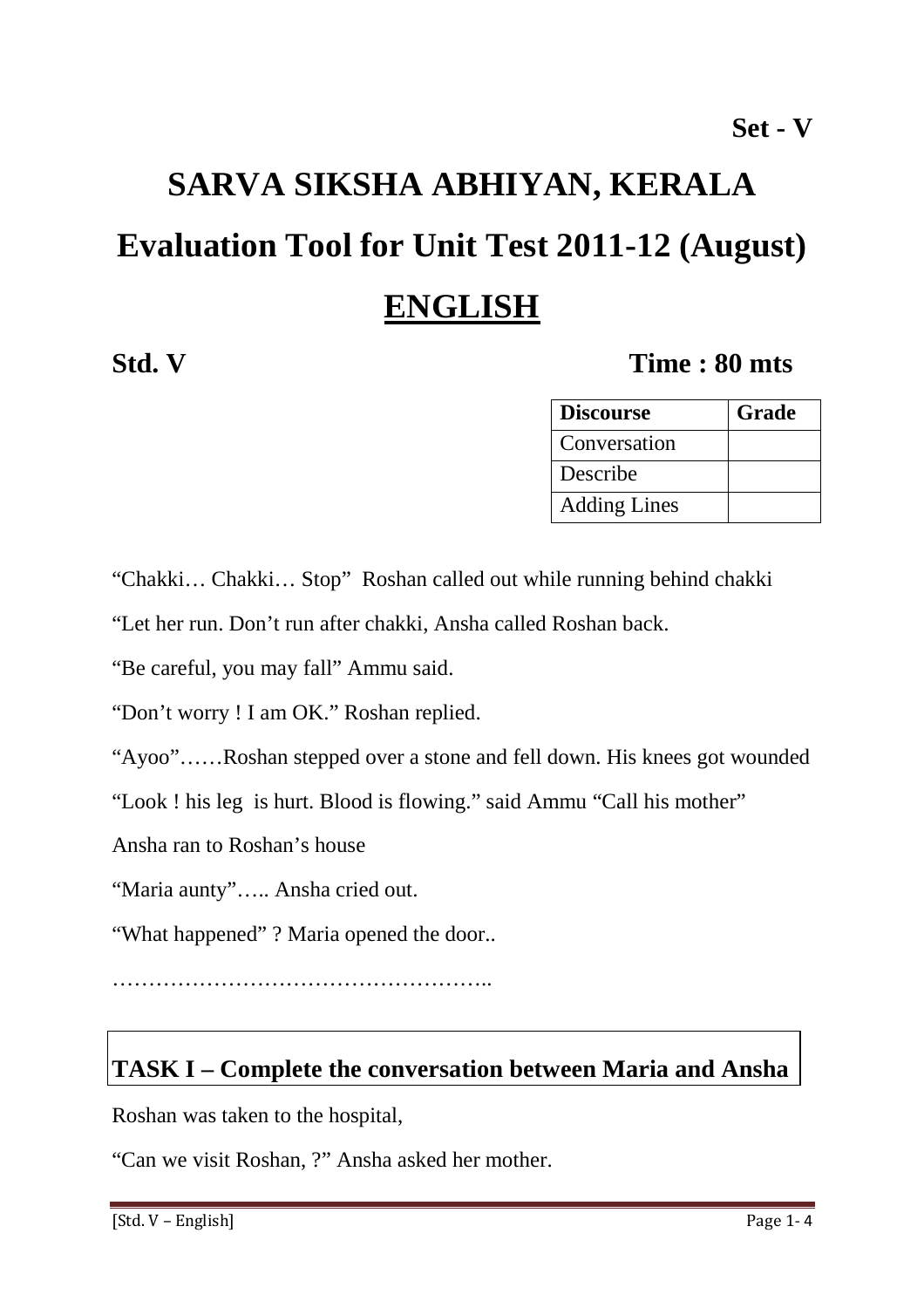"Yes dear. We can go in the evening"

In the evening Ansha and her mother reached the hospital. It was a big hospital.

"Mother, Here is the notice board" Ansha said

"Roshan 301. It is on the third floor." Mother said.

They reached the patient's room. Roshan was lying on his bed. The nurse was dressing his wound. Ansha looked around the room. It was neat and tidy.



## **TASK – II Describe the room**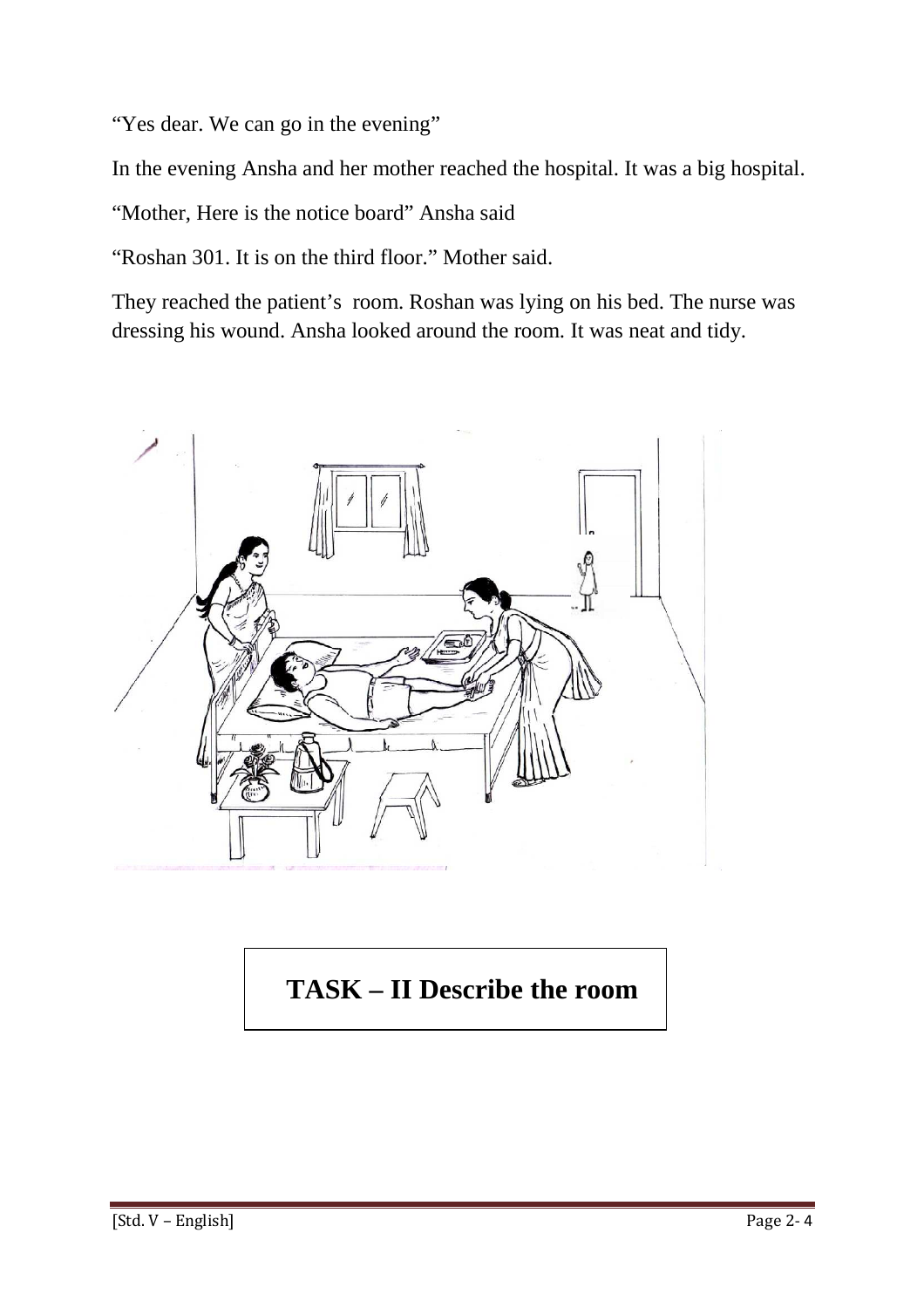Roshan got discharged from the hospital, Days passed

Tring… Tring… the calling bell rang.

Roshan Opened the door. He saw his friends. "Hai, everybody!"

"How are you now ?" Ansha Asked

"Okay, I' m fine"

"Shall we go out and play?"

"I am ready." "Amma I am going out with Ansha and Ammu" They ran to the field. They reached near the stream.

"Shall we play with paper boats" Ansha asked.

"But we don't have paper." Ammu replied.

"Don't worry! We will play with leaf boats."

Running with the boat they started singing:

*The boat is floating off the bank, Gently, Gently, Gently The boat is floating down the stream Slowly, Slowly, Slowly* 

#### **TASK III – Add more lines to the song**